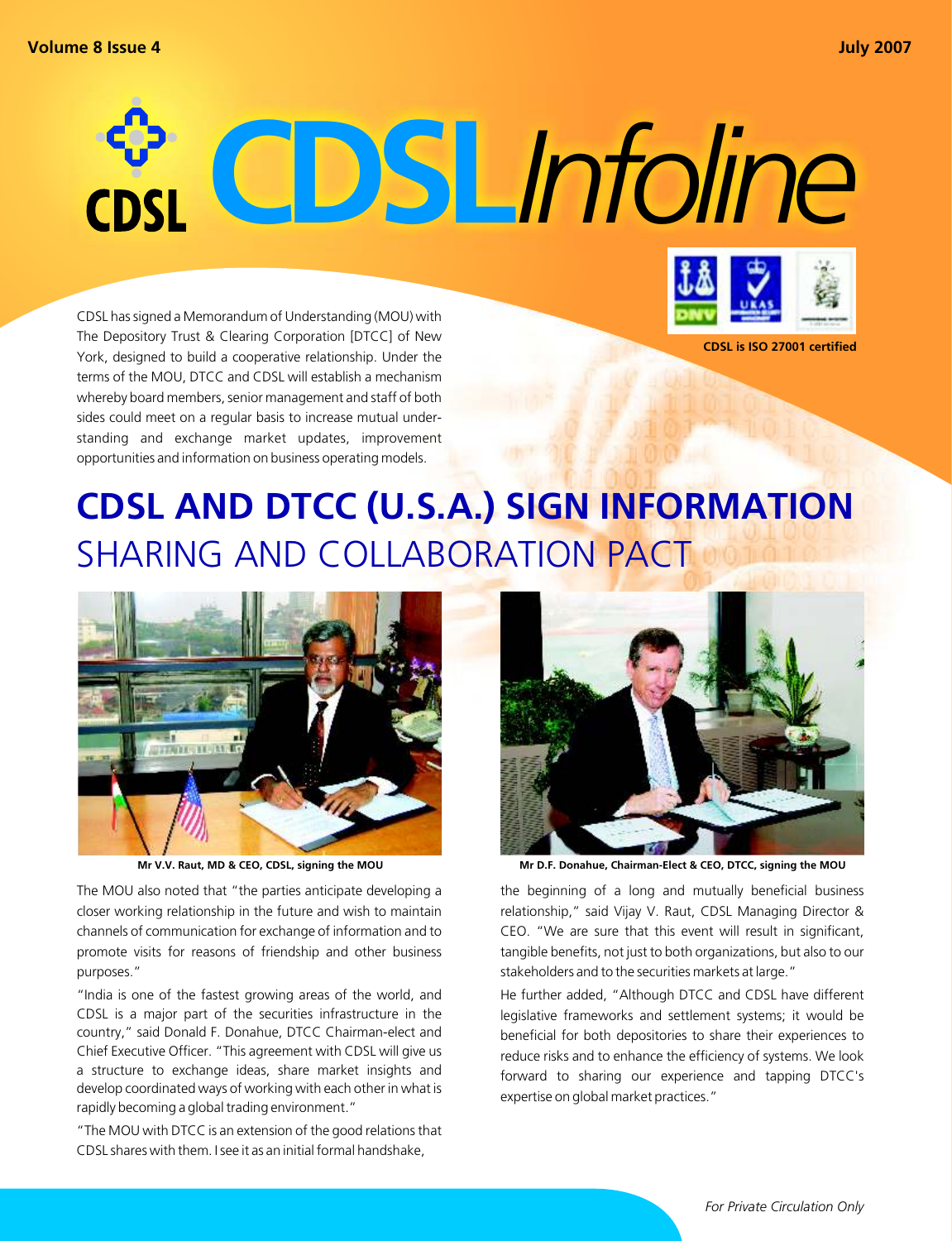

# **CDSL TODAY**

# **Beneficial Owners**

During the last 12 months, the number of active BO accounts with CDSL has increased by 40% from 18.46 lakh on June 30, 2006 to 25.94 lakh on June 30, 2007.





# **Depository Participants**

As on June 30, 2007, CDSL has 372 DPs offering live DP services from 639 locations in 125 cities/towns across the country.



The securities of Public (listed & unlisted) and Private Limited companies have been admitted with CDSL for demat. These securities include equities, debentures, bonds, units of mutual funds, Govt. securities, Commercial papers, Certificate of deposits, etc. As on June 30, 2007, CDSL has admitted 30218 securities of which 5202 are equity, 4461 are debt instruments and 20555 are other securities.



#### 400000 3500 3291 3000 Dematerialised (Rs. Crs) 2873 Number of Securities Dematerialised (Crs)2500 2210 ؠٙ 2000 1457 Dematerial 334762 ৳ 1500 Jumber 205318 1000 155040 50000 500 84359  $\mathbf 0$  $\overline{a}$ Jun $\overline{0}4$ Jun 05 Jun 06 Jun<sup>'07</sup>

## **Securities Dematerialised**

**Securities Dematerialiseu**<br>
During the last 12 months, the volume and value of securities under custody has increased by 14% and 63%  $\frac{36}{300000}$ <br>
respectively. securities under custody has increased by 14% and 63% respectively.

Value of Securities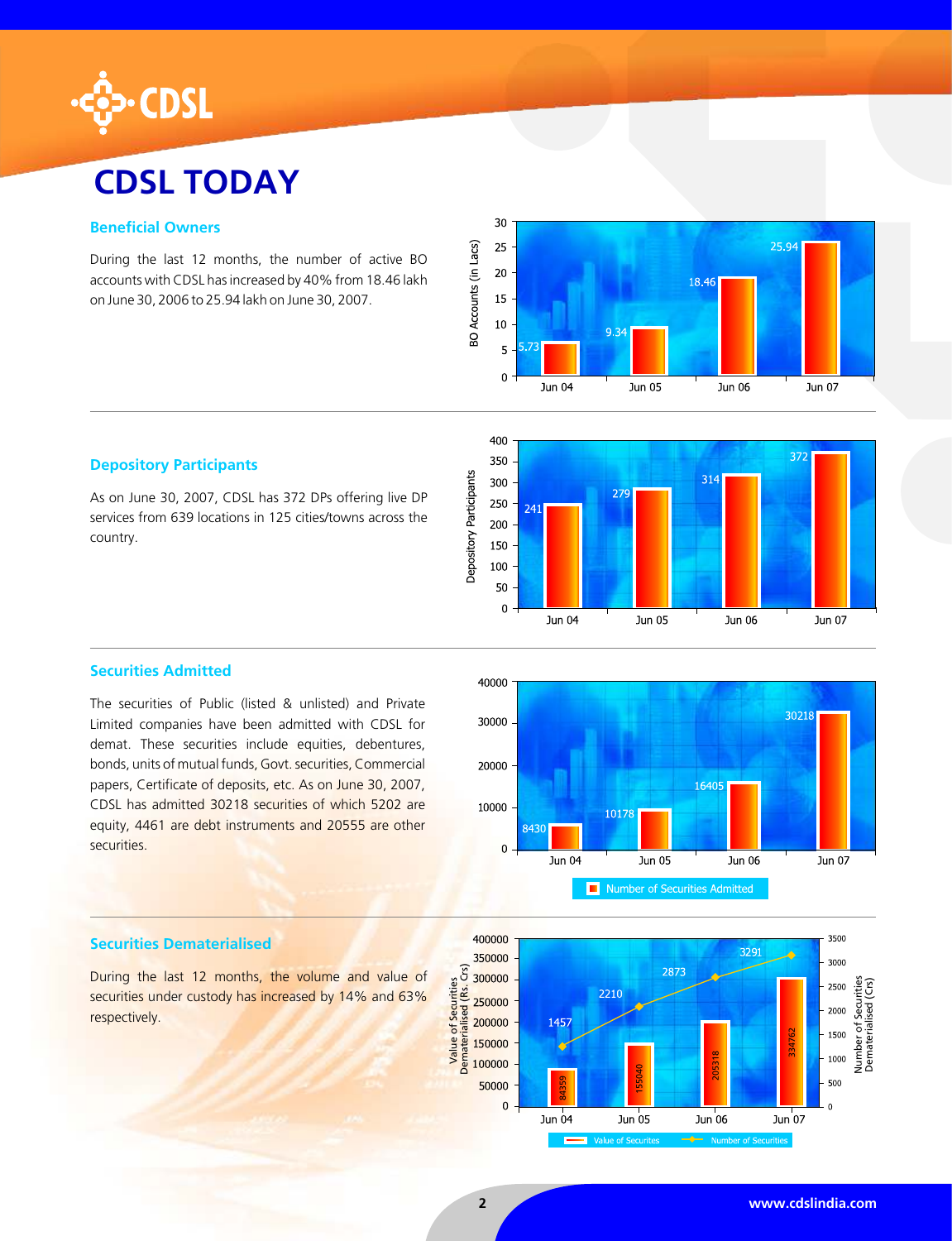

# **EMPOWERMENT THROUGH EDUCATION**

CDSL has always endeavored to empower investors, by educating them about their rights & obligations. This is in line with CDSL's motto of providing Convenient, Dependable and Secure depository services. Some of the investor education initiatives taken by CDSL are given below:

## **I) Investor Awareness Programs (IAPs)**

CDSL has held Investor Awareness Programs (IAP) across the country with various entities, which include DPs, Investor Forums, Radio Channels, reputed Colleges, Housing Societies, leading newspapers, TV Channels and Management institutions. These programs cover the various areas of the stock market i.e. demat, IPO, online trading etc.

### **Independent IAPs**

CDSL has been regularly organizing investor awareness programs across the country either independently or in association with its DPs, Stock Exchanges, housing societies, social organizations, etc. CDSL has conducted many such IAPs successfully and its efforts to educate investors have been well received by participants. Listed below are the programs held by CDSL in FY 2007-08:

| <b>Sr.No</b>   | <b>Date</b> | <b>Place</b>       |
|----------------|-------------|--------------------|
| 1              | 14-Apr-07   | Ajmer              |
| $\overline{2}$ | 15-Apr-07   | Jhunjhunu          |
| 3              | 21-Apr-07   | Bhadrachalam       |
| 4              | 29-Apr-07   | Kota               |
| 5              | 29-Apr-07   | Dahisar, Mumbai    |
| 6              | 1-May-07    | Beawer             |
| 7              | 20-May-07   | Jangaon            |
| 8              | 26-May-07   | Bally near Kolkata |
| 9              | 26-May-07   | Hanumangarh        |
| 10             | 27-May-07   | Shri Karanpur      |
| 11             | 2-Jun-07    | Nashik             |
| 13             | 2-Jun-07    | Ranigunj           |
| 14             | 12-Jun-07   | Palanpur           |
| 15             | 20-Jun-07   | Durgapur           |
| 16             | 20-Jun-07   | Khambhat           |
| 17             | 20-Jun-07   | Thanjavur          |
| 18             | 23-Jun-07   | Kamareddy          |
| 19             | 23-Jun-07   | Hissar             |
| 20             | 23-Jun-07   | Mannargudi         |
| 21             | 24-Jun-07   | Gadag              |
| 22             | 24-Jun-07   | Trichy             |

DPs who wish to conduct such programs, should get in touch with their relationship managers or with Mr. C S Thakur or Mr.S Alvares on Tel.No. : 022 66341857.

## **IAPs in association with local dailies**

"Sakaal", a leading Marathi daily, in association with CDSL organized an IAP titled "sh..share baajaaraacha" at Kalidas Kala

Mandir Hall, Nashik on June 2, 2007. The program received overwhelming response and over 1,300 investors participated in the IAP. Sakaal & CDSL had earlier held similar programs at Kolhapur and Satara on January 2 1 , 2 0 0 7 a n d



February 16, 2007 respectively. CDSL has also conducted similar programs at Thane and Mumbai with leading Marathi dailies - Lokasatta and Maharashtra Times.

## **IAP with Colleges**

CDSL regularly conducts awareness programs for students at various colleges. Further, CDSL officials provided necessary guidance and faculty support to BSE Training Institute, MITCON Consultancy Services Ltd.-a well-known educational institution supported by Govt. of Maharashtra, for topics related to demat, etc. Given below is the list of some such programs:

| <b>Date</b>     | <b>College</b>          | <b>Place</b>     |
|-----------------|-------------------------|------------------|
| 14th Jan. 2007  | <b>IES Management</b>   | Bandra -Mumbai   |
|                 | College                 |                  |
| 6th Feb. 2007   | S.H. Kelkar College     | Dist.Sindhudurg  |
|                 | Devgad-                 |                  |
| 6th April 2007  | <b>Bytco Management</b> | Nashik           |
|                 | Institute               |                  |
| 15th April 2007 | <b>St Francis</b>       | Borivli - Mumbai |
|                 | Institute               |                  |
| 20th April 2007 | GLS College of          |                  |
|                 | <b>Business</b>         | Ahmedahad        |
|                 | Management              |                  |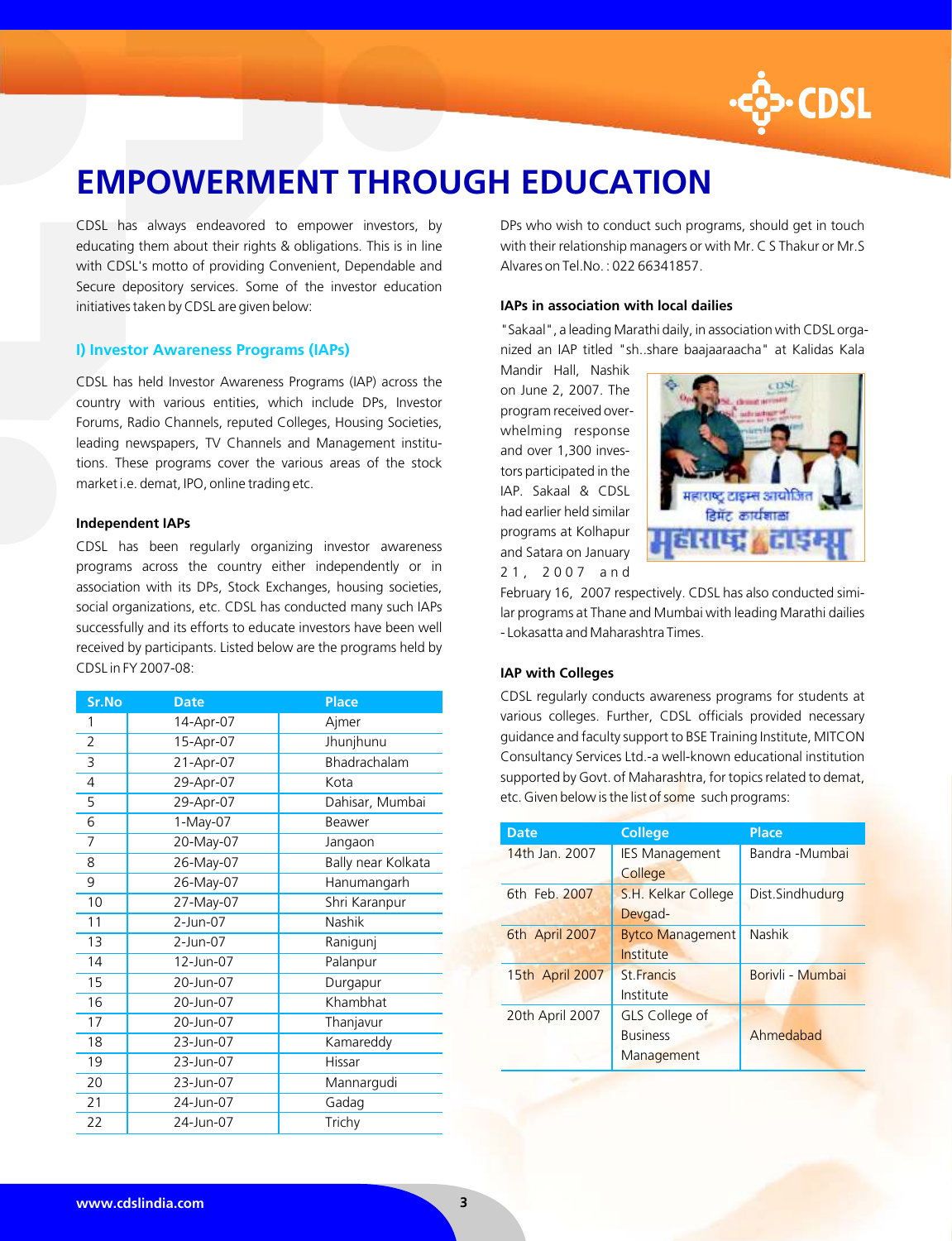

# **Programs on Televison & Radio**

CDSL in association with ZEE Marathi held two live dial in programs titled "Namaskar Alpha" . CDSL's official replied to the queries on demat of shares, share market etc and also made investors aware of their rights and obligations. Similarly All India

Radio's (AIR) "Asmita" channel broadcasted a series of 6 live dial-in programs. The duration of each program was 60 minutes and Mr. C S Thakur, Head-Investor Education, CDSL replied to the queries of the listeners. AIR also



broadcasted 4 additional dial-in programs in January-February 2007.

AIR also invited CDSL's official to guide investors on the PAN Card requirement for demat accounts. The features and queries related to the mandatory PAN Card requirement were explained in detail during this program.

AIR in association with CDSL organized 2 open house programs with CDSL at Dadar-Matunga Cultural Centre, Dadar, Mumbai and Maharashtra Sahitya Mandal, Vashi, Navi Mumbai. AIR subsequently broadcasted a recording of the program for the benefit of its listeners.

## **II) Risk Mitigation Measures:**

In order to safeguard the interest of investors, CDSL has taken various risk containment measures. Some of these measures are given below:

### **1. easi / easiest facility**

easi is an internet based facility which enables an investor to view and monitor his account at a place and time of his choice. Investors can download a holding and transaction statement through easi and also obtain valuation of their portfolio. For the convenience of investors, CDSL has made it mandatory for all its DPs to register for easi, so that this facility is available to all BOs on request.

easiest is an internet based facility which enables an investor to submit debit instructions through the internet, thereby obviating the need to visit the DP for submission of debit instruction slips.

#### **2. Cautionary Note on Debit Instruction Slips (DIS)**

With a view to highlight the perils involved in issuing blank signed instruction slips, CDSL has directed all its DPs to print a cautionary note on the instruction slip regarding issuance of blank signed slips.

# **COMPANIES THAT HAVE CHANGED THEIR NAMES DURING MAY-JUNE 2007**

| Sr. No. | <b>SIN</b>   | <b>Old Name</b>                           | <b>New Name</b>                          |
|---------|--------------|-------------------------------------------|------------------------------------------|
|         |              |                                           |                                          |
|         | INE824B01013 | <b>BHUSHAN STEEL &amp; STRIPS LIMITED</b> | <b>BHUSHAN STEEL LIMITED</b>             |
|         | INE008I01018 | COX & KINGS (INDIA) PRIVATE LIMITED       | COX & KINGS (INDIA) LIMITED              |
| 3       | INE124G01025 | <b>CREOLE HOLDINGS COMPANY LIMITED</b>    | ARROW WEBTEX LIMITED                     |
|         | INE612G01011 | INDUSIND TELECOM NETWORK LIMITED          | OMEGA TELECOM HOLDINGS PRIVATE LIMITED   |
| 5       | INE755B01019 | <b>KGN INFO-TECH LIMITED</b>              | KGN ENTERPRISES LIMITED                  |
| 6       | INE316B01028 | <b>KTL INDUSTRIES LIMITED</b>             | KOA TOOLS INDIA LIMITED                  |
|         | INE317I01013 | <b>METRO SHOES PRIVATE LIMITED</b>        | <b>METRO SHOES LIMITED</b>               |
| 8       | INE299D01014 | <b>RITESH INDUSTRIES LIMITED</b>          | RITESH PROPERTIES AND INDUSTRIES LIMITED |
| 9       | INE927C01020 | <b>SPICE LIMITED</b>                      | SPICE MOBILES LIMITED                    |
| 10      | INE980D01019 | UNIROYAL TEXTILE INDUSTRIES LIMITED       | UNIROYAL INDUSTRIES LIMITED              |
| 11      | INE381C01020 | <b>VEL SOFTWARE LIMITED</b>               | <b>VENUS UNIVERSAL LIMITED</b>           |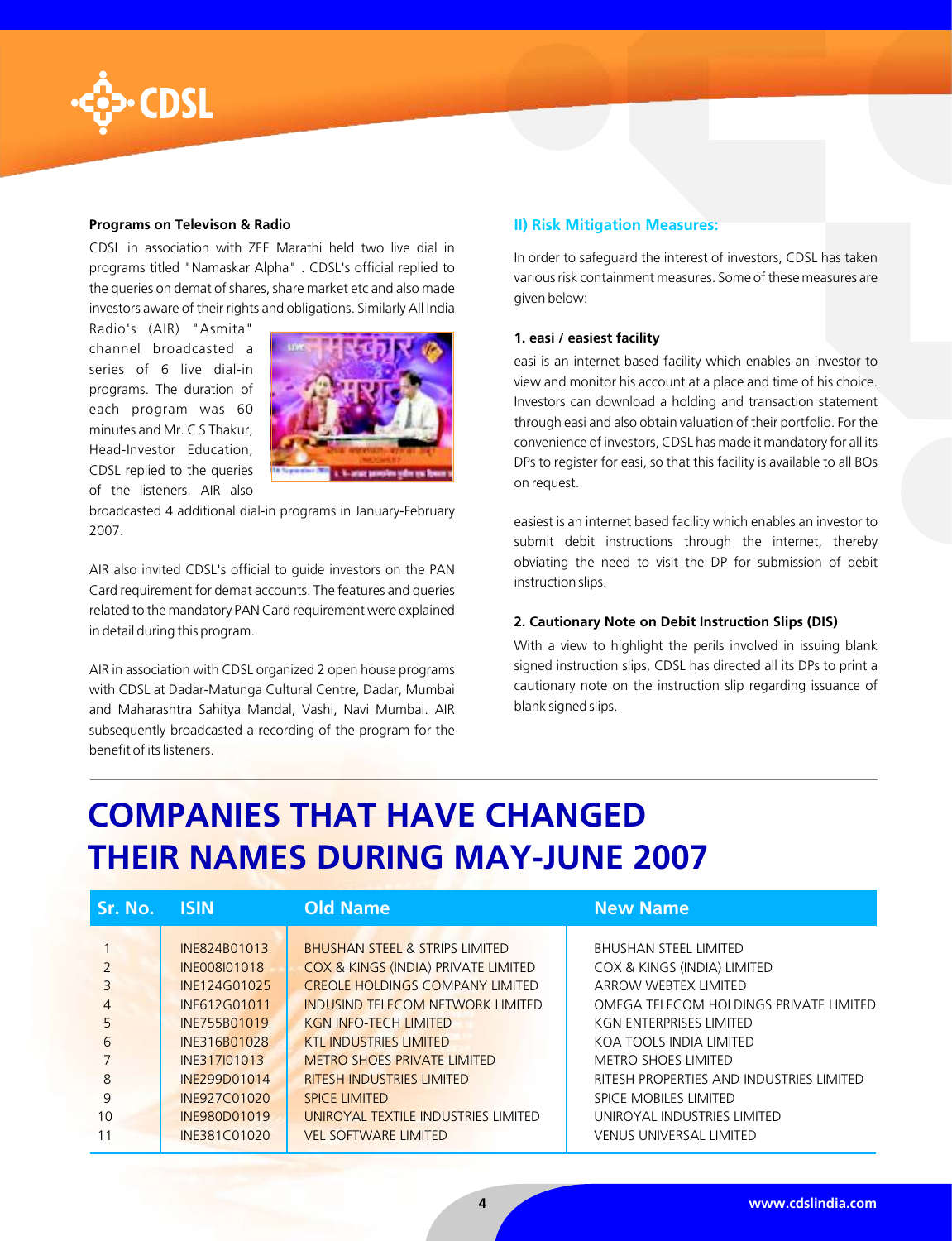

# **WHAT'S NEW ?**

#### **Modification in demat account opening procedure**

In order to strengthen the Know Your Client (KYC) norms, CDSL has decided that proof of address has to be obtained for the 2nd & 3rd holders also along with the 1st holder, incase of joint account. This is applicable to all entities including individual clients, having demat accounts in joint names.

## **Discontinuation of DP Services**

Mukesh Babu Securities Ltd (DP ID- 12300) and Galaxy Broking Ltd (DP ID-38800) have ceased to be a DP of CDSL. Investors are requested to take note of the same. Queries if any may be addressed to CDSL Helpdesk on telephone no. (022) 2272 3333 (extn. 8624, 8639, 8662, 8663).

# **Permanent Account Number (PAN)- A Sole Identification number in securities market**

In the Union Budget for the year 2007-08, the Hon'ble Finance Minister has proposed to make PAN as the sole identification number for all participants in the securities market. In the light of the aforesaid proposal and in order to tighten the Know Your Client (KYC) norms and identify every participant in the securities market with their respective PAN thereby ensuring sound audit trail of all the transactions, SEBI has decided that PAN would be the sole identification number for all participants transacting in the securities market, irrespective of the amount of transaction. For further details, kindly refer to the SEBI circular No.MRD/DoP/Cir–05/2007 dated April 27, 2007.

# **Supervision of branches of depository participants (SEBI Circular No. MIRSD/DPS-III/ Cir-9 /07 dated July 3, 2007)**

It has come to SEBI's notice that the Depository Participants (DPs) are operating through branch offices which are having Depository Participant Modules (DPMs) directly linked to the

Depository server and branch offices which are connected through back office software of the DP. Certain DPs are connected with the Depository through one or more DPMs. Some of the DPs have offline branches which function either as full fledged branches offering all DP services or only as collection centre.

1. In terms of Regulation 46 of the SEBI (Depositories and Participants) Regulations, 1996, every DP shall have adequate mechanism for the purpose of reviewing, monitoring and evaluating its internal accounting controls and systems. Further, clause 19 of the Code of Conduct for Participants contained in the Third Schedule to the Regulations inter alia states that the DP shall ensure that it has satisfactory internal control procedure in place.

2. It is clarified that these provisions apply to DPs in respect of all their branches also. DPs are therefore required in terms of these provisions to put in place appropriate mechanisms to ensure that their branches are carrying on the operations in compliance with the applicable regulations, bye-laws, etc. Further, DPs are also required to put in place suitable internal control systems to ensure that all branches are exercising due diligence in opening accounts, complying with KYC requirements, in ensuring systems safety in complying with client instructions, manner of uploading client instructions, in verifying signatures and in maintaining client records, etc. DPs shall also ensure that the branches are suitably integrated. The DPs whose systems do not measure up to the above are hereby advised to ensure such compliance immediately.

3. Depositories shall examine the adequacy of the above mechanisms during their inspections of DPs. The Depositories shall also carry out surprise inspections/ checks of the DP branches apart from the regular inspection of the DPs.

4. Depositories shall also put in place appropriate mechanisms for monitoring opening of branches by DPs.

# **DPS ACTIVATED IN CDSL DURING MAY-JUNE 2007**

#### **DP ID - 49900**

**Rajen Chandrakant Securities Pvt. Ltd** 47, Tamarind Lane Fort, Mumbai - 400 023 Tel : 022-66315202 Fax : 022-22657569 Email : rajenchandrakant@vsnl.com

#### **DP ID - 50100**

**New India Co-Operative Bank Ltd** 35, Tribhuvan Road , Kartar Mansion, Girgaum Mumbai - 400 004 Tel : 022-23876665 Fax: 022-23876664 Email: nicbank@bom7.vsnl.net.in

## **DP ID - 50200 Computer Age Management Services Pvt. Ltd**

158, Rayala Tower, Anna Salai, 5th Floor Chennai - 600002 Tel : 044-30212913-5 Fax : 044-28559907 Email: s\_venkataraman@camsonline.com

#### **DP ID - 50000 Transwarranty Capital Pvt. Ltd** 406, Regent Chambers Nariman Point Mumbai - 400 021 Tel 022-40010800 Fax : 022-40010900/888 Email: capmkt@transwarranty.com

**DP ID - 50300 M L A P Securities Private Limited**

Narbada Bhawan, Hanuman Mandir Road, Betia Hata Gorakhpur - 273001 Tel : 0551-2203180 Fax : 0551-2345994 Email: mlap@sify.com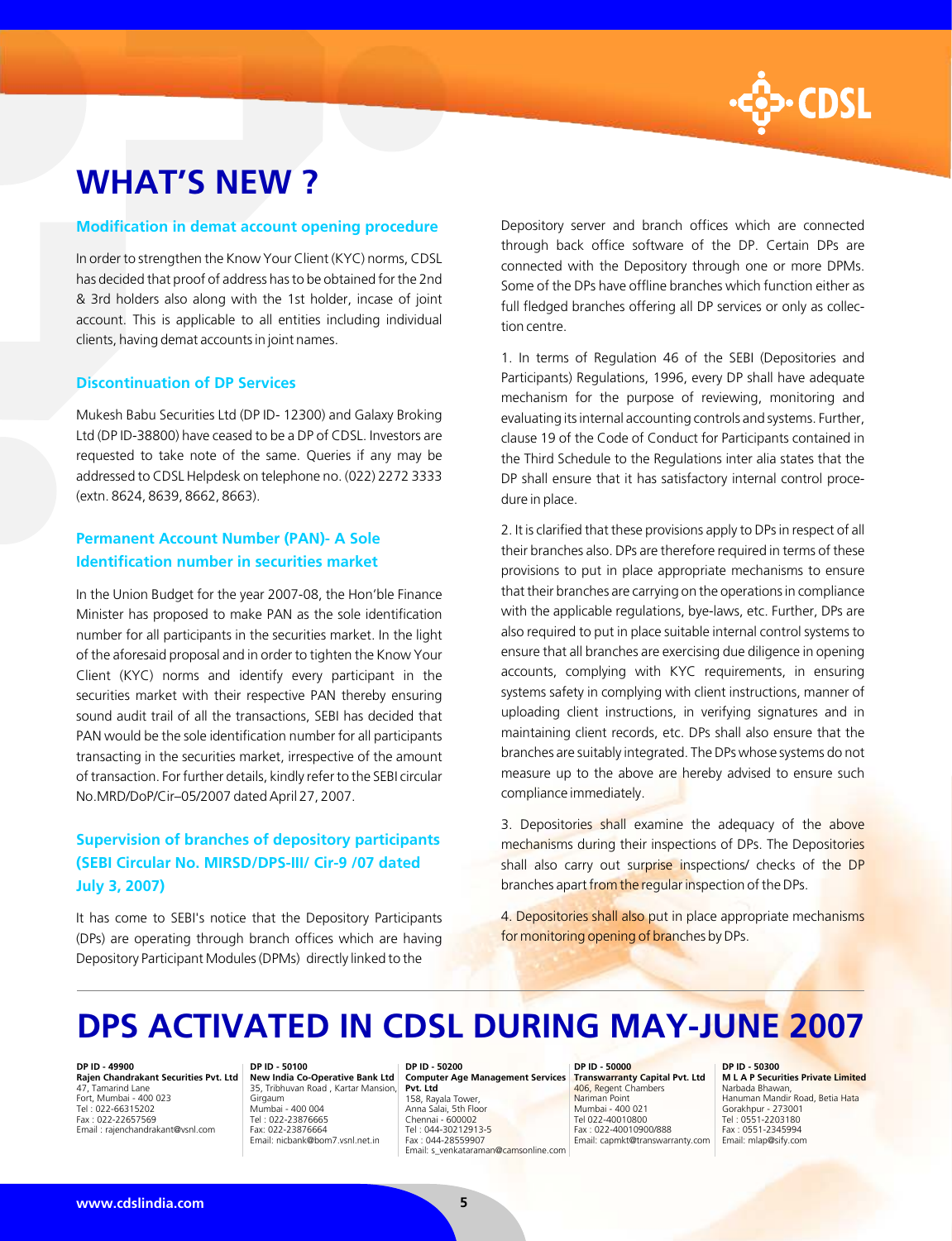

# **EQUITIES ADMITTED DURING MAY-JUNE 2007**

# **ISIN No <b>ISSUER Name** RTA Name RTA Name RTA Name RTA Name RTA Name RTA Name RTA Name RTA Name RTA Name RTA Name RTA Name RTA Name RTA Name RTA Name RTA Name RTA Name RTA Name RTA Name RTA Name RTA Name RTA Name RTA Name R

NE298I01015 Aries Agro Ltd. (Formerly Aries Agro-Vet Industries Ltd.) Aarthi Consultants Pvt. Ltd. INE267I01010 Arss Infrastructure Projects Ltd. (Formerly Arss Stone Pvt. Ltd.) Bigshare Services Pvt. Ltd. INE210I01010 Ascent Hotels Pvt. Ltd. TSR Darashaw Ltd. INE207I01016 Avon Weighing Systems Ltd. (Formerly Avon Weighing Systems Pvt. Ltd.) Datamatics Financial Services Ltd. INE720H01010 Circuit Systems (India) Ltd. (Formerly Circuit Systems (India) Pvt. Ltd.) Cameo Corporate Services Ltd. INE276I01011 Gujarat Containers Ltd. MCS Ltd. MCS Ltd. INE534H01015 Gyan Traders Ltd. Maheshwari Datamatics Pvt. Ltd. INE681F01018 | Haryana Leather Chemicals Ltd. REMIC Share Registry (P) Ltd. INE306I01016 Hurix Systems Pvt. Ltd. (Formerly Orotam Solutions Pvt. Ltd.) Adroit Corporate Services INE149I01010 | Indiabulls Infrastructure Development Ltd. Skyline Financial Services Ltd. INE066I01016 | Indiabulls Properties Pvt. Ltd. Skyline Financial Services Ltd. Skyline Financial Services Ltd. INE065I01018 | Indiabulls Real Estate Company Pvt. Ltd. Skyline Financial Services Ltd. INE071I01016 | Indofil Organic Industries Ltd. MAS Services Pvt. Ltd. INE224I01011 Infrasoft Technologies Ltd. (Formerly Infrasoft Ltd.) Bigshare Services Pvt. Ltd. INE171I01014 Inter-connected stock Exchange Of India Ltd. Bigshare Services Pvt. Ltd. INE973H01015 Jayant Oils And Derivatives Ltd. (Formerly Jayant Oils And Derivatives Pvt. Ltd.) **Intime Spectrum Registry Ltd.** INE930H01015 K P R Mill Ltd. (Formerly K P R Mills Pvt. Ltd.) Karvy Computershare Pvt Ltd. INE250I01016 Kingfisher Airlines Ltd. Alpha Systems Pvt. Ltd. INE058I01013 Lactose (India) Ltd. Bigshare Services Pvt. Ltd. INE317I01013 Metro Shoes Ltd. (Formerly Metro Shoes Pvt. Ltd.) Sharex Dynamic (India) Pvt. Ltd. INE338I01019 Motilal Oswal Financial Services Ltd. Intime Spectrum Registry Ltd. INE543F01010 Prime Industries Ltd. (Formerly Prime Proteins Ltd.) Skyline Financial Services Ltd. INE323I01011 Puravankara Projects Ltd. (Formerly Puravankara Constructions Pvt. Ltd. Intime Spectrum Registry Ltd. INE621H01010 Religare Enterprises Ltd. (Formerly Vajreshwari Cosmetics Pvt. Ltd.) Karvy Computershare Pvt Ltd. INE151G01010 Shaily Engineering Plastics Ltd. (Anmol Trading Company Ltd.) Bigshare Services Pvt. Ltd. INE252I01012 Shri Balkishan Agarwal Glass Industries Ltd. (Formerly Shri Balkishan Agrawal Glass Industries Pvt. Ltd.) Datamatics Financial Services Ltd. INE457H01019 Simplex Mills Company Ltd. (Formerly Gaalaxy Garments Ltd. Amtrac Management Services Ltd. INE456H01011 Simplex Papers Ltd. (Formerly Simplex Paper & Pulp Ltd.) Amtrac Management Services Ltd. INE439E01014 Skipper Steels Ltd. ABS Consultants Pvt. Ltd. INE344I01017 Sonal Adhesives Ltd. (Sonal Adhesive Pvt. Ltd.) System Support Services INE684H01018 Spice Communications Ltd. (Formerly Spice Communications Pvt. Ltd.) Karvy Computershare Pvt Ltd. INE333I01010 Sujana Towers Ltd. Bigshare Services Pvt. Ltd. INE232I01014 Sun Pharma Advanced Research Company Ltd. Intime Spectrum Registry Ltd. INE274I01016 | Suryachakra Power Corporation Ltd. (Formerly Suryachakra Power Corporation Pvt. Ltd.) **Example 20 and 20 and 20 and 20 and 20 and 20 and 20 and 20 and 20 and 20 and 20 and 20 and 20 and 20 and 20 and 20 and 20 and 20 and 20 and 20 and 20 and 20 and 20 and 20 and 20 and 20 and 20** INE309I01010 SVPCL Ltd. (Formerly Sri Vijaya Lakshmi Paper Convertors Ltd.) Aarthi Consultants Pvt. Ltd. INE083G01015 Tatia Intimate Exports Ltd. Cameo Corporate Services Ltd. INE244I01019 Temptation Foods Ltd. (Formerly Temption Foods Pvt. Ltd.) Purva Sharegistry India Pvt. Ltd. INE314D01011 Tirupati Starch & Chemicals Ltd. Ankit Consultancy Pvt. Ltd. INE121I01019 Vast Textiles Ltd. Sharepro Services (I) Pvt. Ltd. INE304I01011 Veena Industries Ltd. (Formerly Veena Industries Pvt. Ltd.) Aarthi Consultants Pvt. Ltd. INE270I01014 Vishnu Chemicals Ltd. (Formerly Keystone Industries Ltd.) Sathguru Management Consultants Ltd.

# INE225I01018 Zylog Systems Ltd. (Formerly Zylog Systems Pvt. Ltd.) Karvy Computershare Pvt Ltd.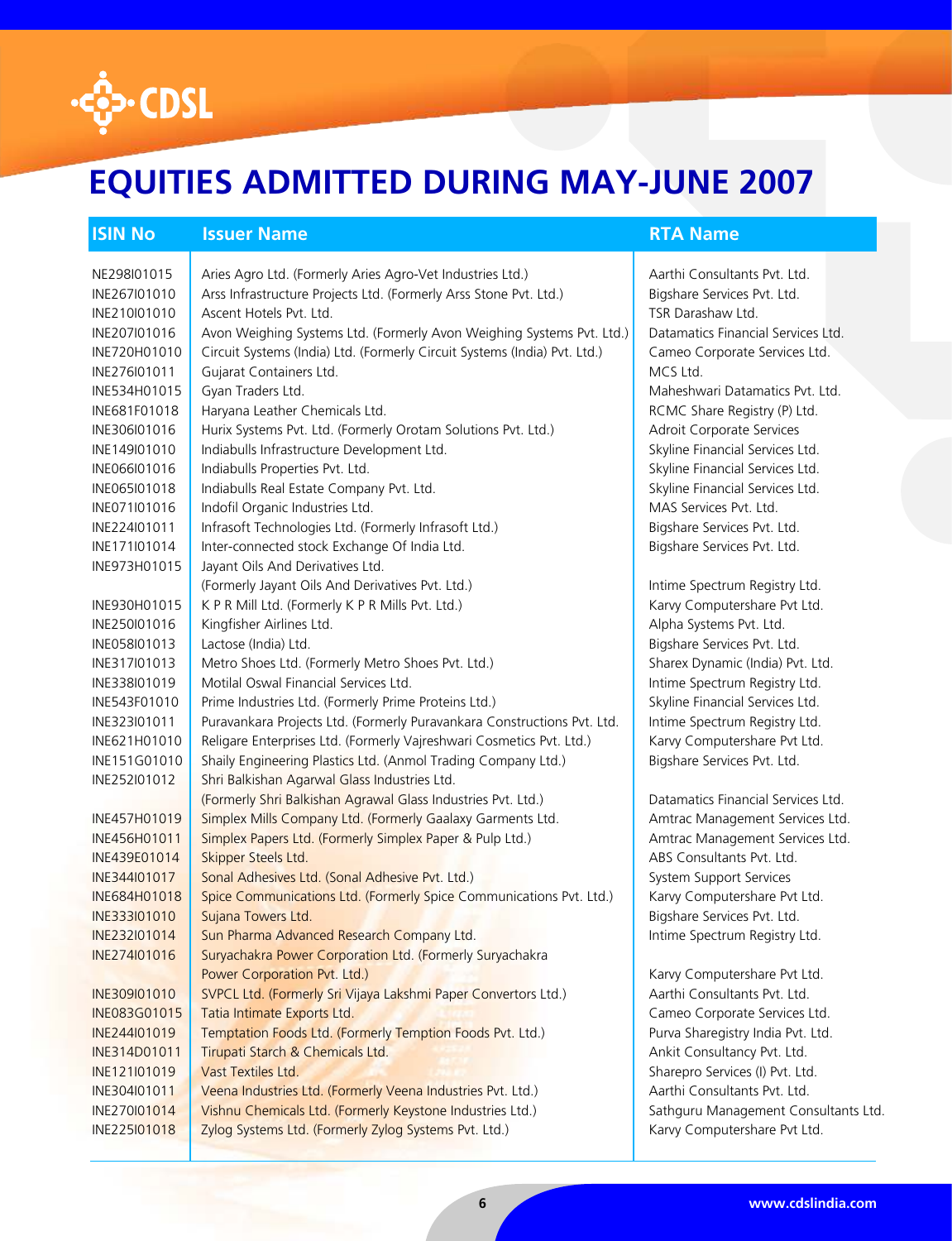

# **KNOWLEDGE CENTRE**

## **1) What is easiest?**

CDSL's internet facility easiest (electronic access to securities information and execution of secured transactions) permits CMs & BOs to submit debit instructions to effect off-market, onmarket, inter-depository and early pay-in transactions. Moreover, all the facilities and benefits of easi are automatically available to a subscriber of easiest.

# **2) What are the types of accounts in easiest?**

There are two types of accounts available on easiest:

#### **Trusted Accounts**

These are settlement accounts of your CM. A Beneficial Owner can specify upto 4 such CM settlement accounts. All Onmarket, off-market or early pay-in will be permitted to the specified CM's account. The trusted account option will be permitted by additional password (PIN), which will be mailed separately.

## **Account of Choice**

In the account of choice option, transfer of securities will be permitted to any demat account using a digital signature stored on e-token (device provided by CDSL at an additional cost, which stores the digital signatures). CMs can register for account of choice option only and must procure the e-token for authenticating transactions.

## **3) What are the features of easiest?**

Following are the features of easiest: -

- 1. Viewing & printing of holdings along with the valuation.
- 2. Inquiry of status of transactions set up.
- 3. Execution of all types of transactions.
- 4. Batch upload of all types of transactions.

## **4) What is Batch upload facility?**

The batch upload facility enables a CM/BO to submit bulk transactions over the internet through their login. This facility will enable users to enter their instructions offline & then upload the file through the Internet.

# **5) Who can avail of the upload facility?**

All those BOs/CMs who have opted for the account of choice option can avail this facility. The BO/CM would have to approach their DP to have their upload rights activated.

# **6) What are the advantages / benefits of using easiest?**

1. Anytime-Anywhere Access- BOs/ CMs can access and execute transactions from their accounts, anytime - anywhere at their convenience.

2. A BO/ CM who submits his instructions through easiest, need not submit DIS slips to the DP.

3. Contingency Setup - BOs and CMs can execute all types of debit instructions in case of system failure at their DP's end through this facility.

# **7) If I am registered for only for easi, can I use easiest facility?**

No. However, if you intend to avail of the easiest facility you will have to log into easi and then click on the link which says "upgrade BOID to easiest option".

# **8) What is the procedure to register for easiest ?**

1. Login to CDSL's website www.cdslindia.com & click on the link "Register Online" from the home page.

2. Scroll to the bottom of the page and select click on the relevant option for easi/ easiest.

3. Enter your personal details such as the email-id, log-in id, etc. and tick the box which says "I Agree to the Terms and Conditions". You will see a pop-up which contains the terms and conditions. Please read all the terms and conditions mentioned and click on "I Agree" at the bottom of that pop-up.

4. You will see the form to be submitted to your DP. Print the registration form if you have a printer attached or download the form and print it later.

5. Submit the form to your DP signed by all account holders. If you are a CM, stamp and sign the form with the signatures of all the authorised signatories captured on the account held with your DP.

6. Once the DP authenticates the login, you will then receive password on your email-id.

7. You can commence using easiest by entering your user name & password on CDSL's website.